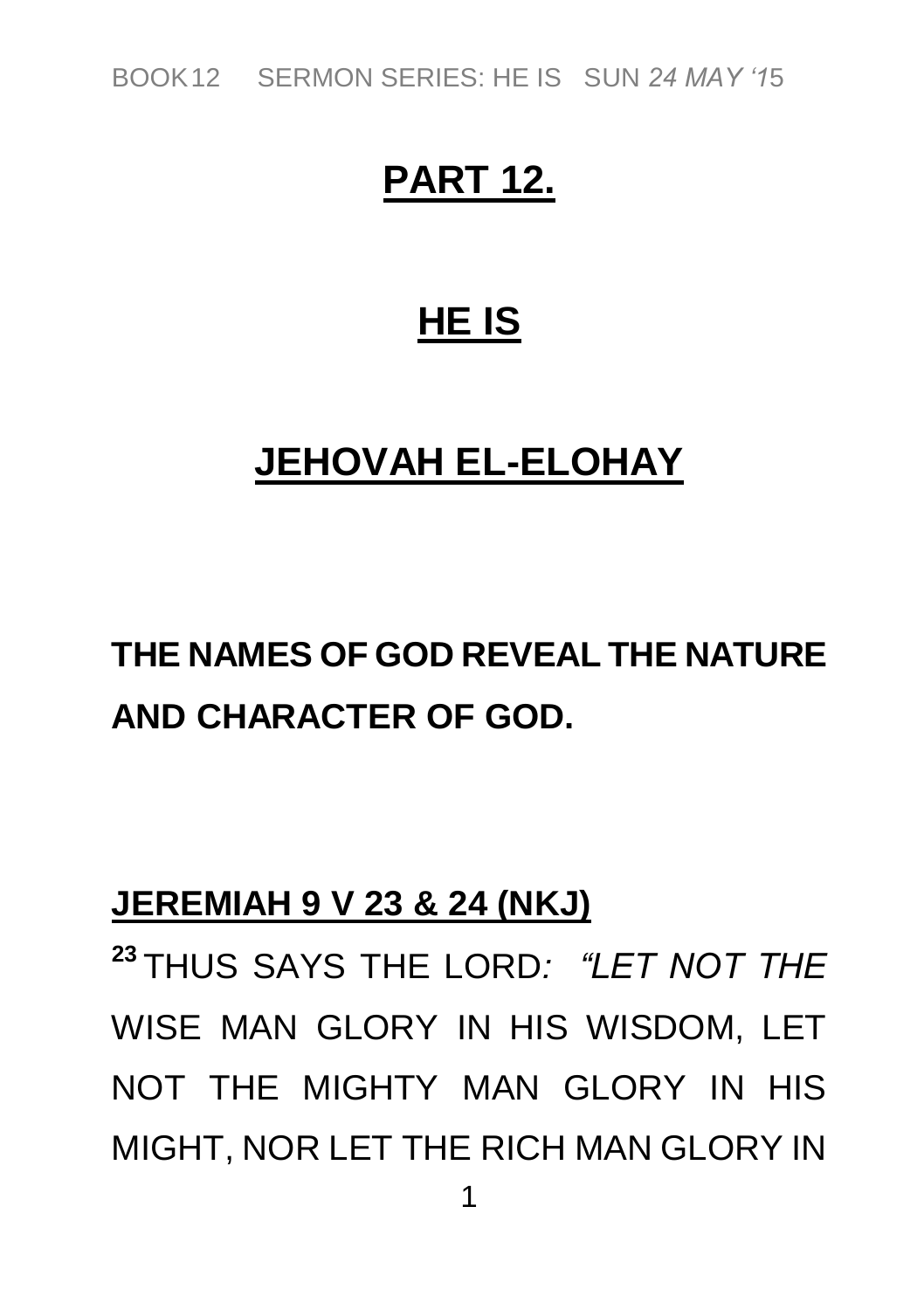# *HIS RICHES;* **<sup>24</sup>** *BUT LET HIM WHO GLORIES GLORY IN THIS, THAT HE UNDERSTANDS AND KNOWS ME, THAT I AM THE LORD, EXERCISING LOVINGKINDNESS, JUDGMENT, AND RIGHTEOUSNESS IN THE EARTH. FOR IN THESE I DELIGHT," SAYS THE LORD.*

### **HEBREWS 11 V 6 (NKJ)**

*BUT WITHOUT FAITH IT IS IMPOSSIBLE TO PLEASE HIM, FOR HE WHO COMES TO GOD MUST BELIEVE THAT HE IS, AND THAT HE IS A REWARDER OF THOSE WHO DILIGENTLY SEEK HIM.*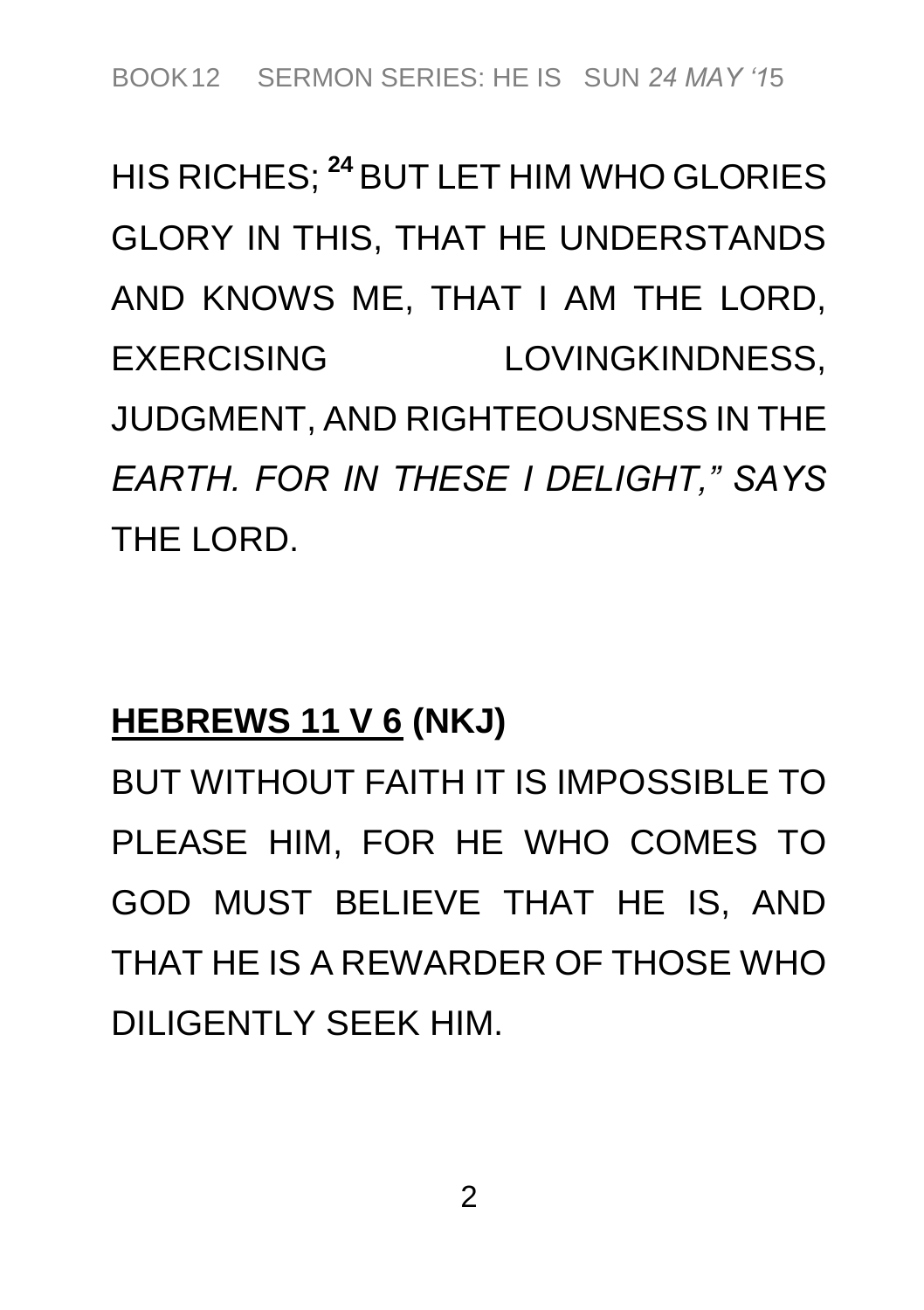### **PAUL SAID IN PHILLIPIANS 3 V 10 (NKJ)**

*THAT I MAY KNOW HIM AND THE POWER OF HIS RESURRECTION, AND THE FELLOWSHIP OF HIS SUFFERINGS, BEING CONFORMED TO HIS DEATH,*

# **1. JEHOVAH ELOHAM (THE LORD MY GOD)**

# **2. JEHOVAH EL-ELOHE (THE PERSONAL GOD OF ISRAEL)**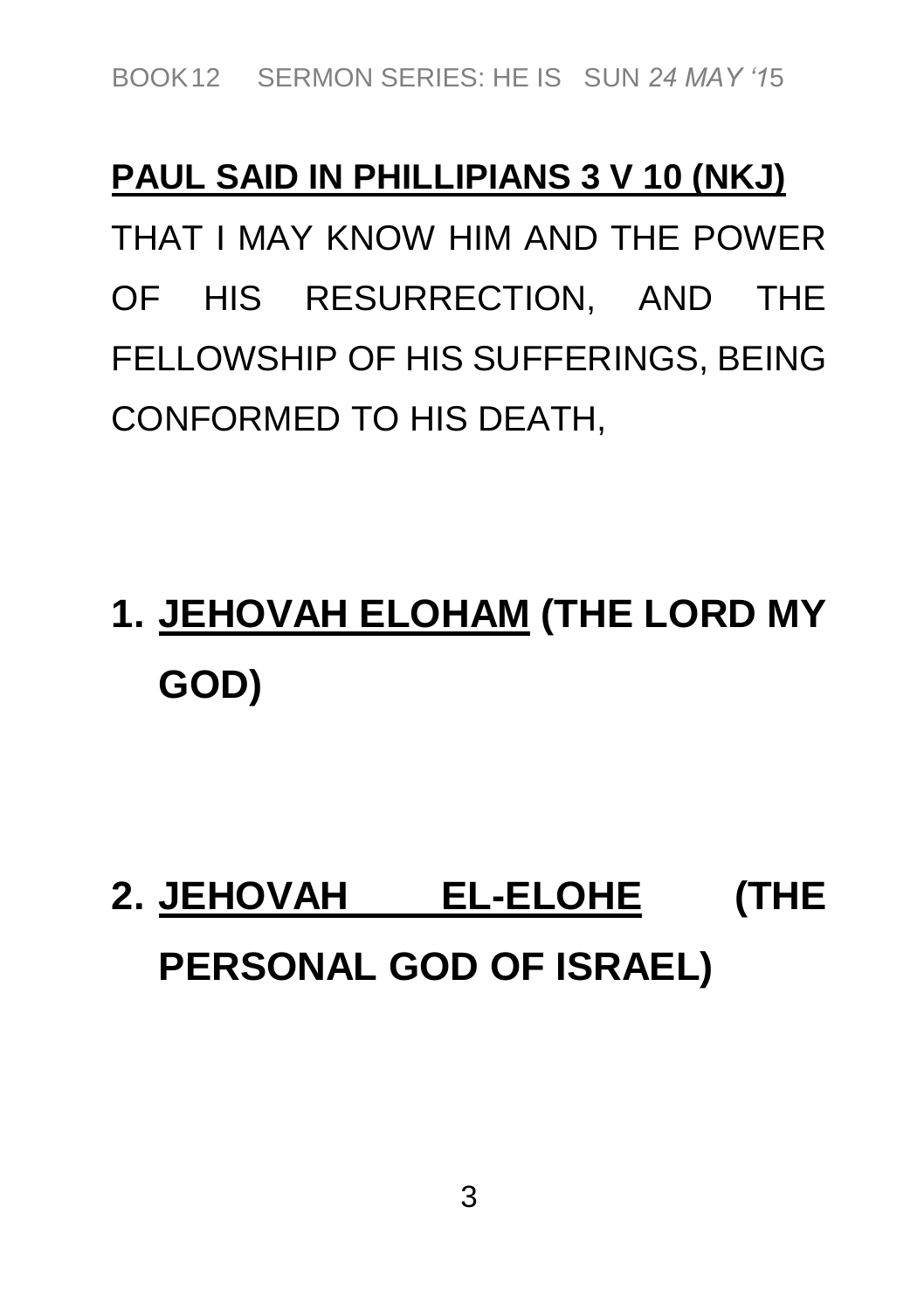# **3. JEHOVA ELOHEENU (THE LORD OUR GOD)**

*THESE NAMES WERE USED WHEN THE CHILDREN OF ISRAEL CRIED OUT TO GOD IN THE MIDST OF A FIERY TRIAL TO RESCUE THEM FROM THE CIRCUMSTANCES*

**\*\*GOD IS ABLE TO DELIVER US FROM EVERY TRIAL AND HE IS ALSO ABLE TO DELIVER US THROUGH EVERY TRIAL.**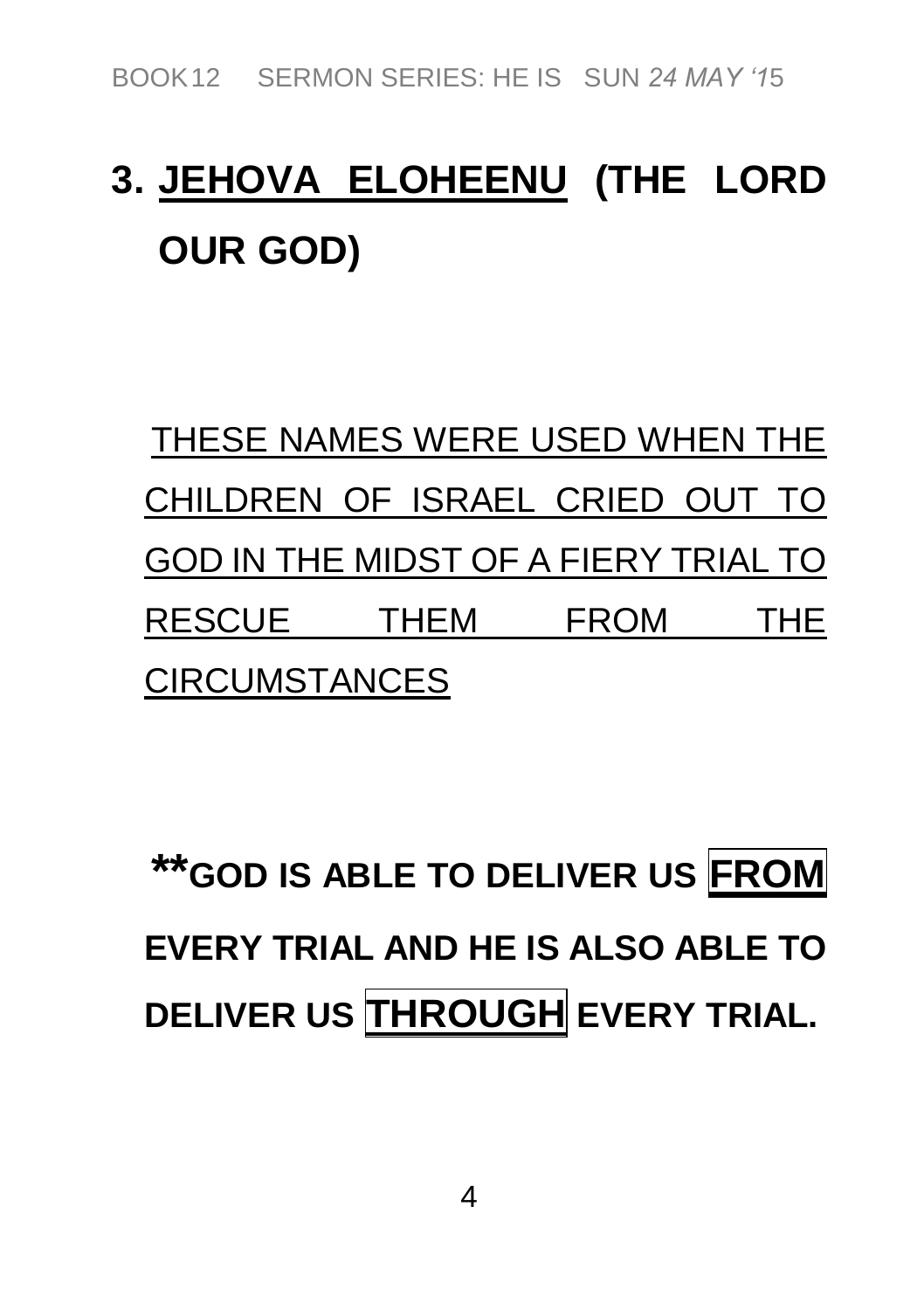## **FIRST USED IN GENESIS 32 V 11 (NKJ)** *DELIVER ME, I PRAY, FROM THE HAND OF MY BROTHER, FROM THE HAND OF ESAU; FOR I FEAR HIM, LEST HE COME AND ATTACK ME AND THE MOTHER WITH THE CHILDREN.*

### **ISAIAH 43 V 1 – 3 (NKJ)**

*BUT NOW, THUS SAYS THE LORD, WHO CREATED YOU, O JACOB, AND HE WHO FORMED YOU, O ISRAEL: "FEAR NOT, FOR I HAVE REDEEMED YOU; I HAVE CALLED YOU BY YOUR NAME; YOU ARE MINE.* **<sup>2</sup>** *WHEN YOU PASS THROUGH THE WATERS, I WILL BE WITH YOU; AND THROUGH THE RIVERS, THEY SHALL*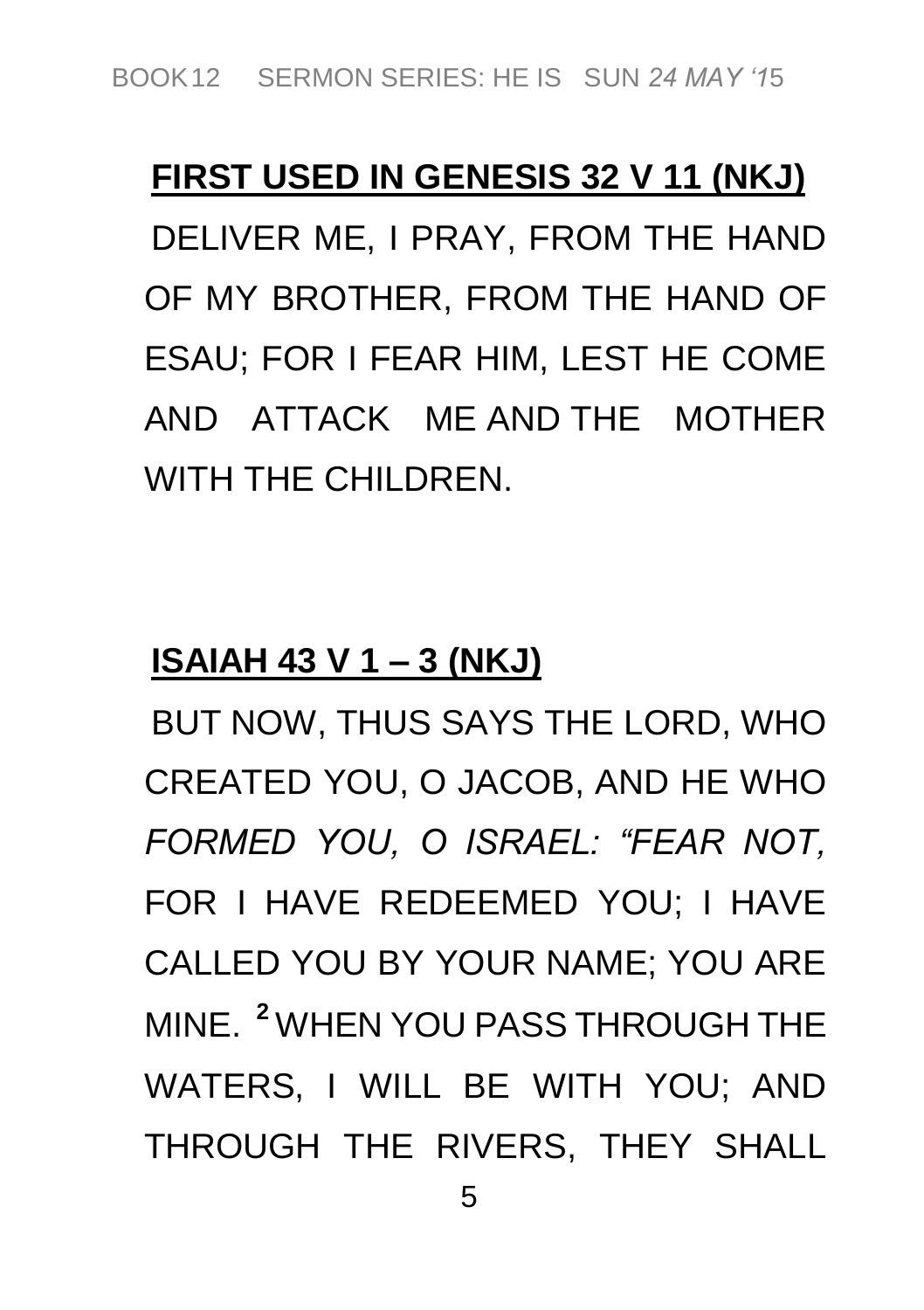*NOT OVERFLOW YOU. WHEN YOU WALK THROUGH THE FIRE, YOU SHALL NOT BE BURNED, NOR SHALL THE FLAME SCORCH YOU.* **<sup>3</sup>** *FOR I AM THE LORD YOUR GOD, THE HOLY ONE OF ISRAEL, YOUR SAVIOR; I GAVE EGYPT FOR YOUR RANSOM, ETHIOPIA AND SEBA IN YOUR PLACE.*

### **DANIEL 3 V 1 – 29 (NKJ) (READ)**

#### **V 29:**

*THEREFORE I MAKE A DECREE THAT ANY PEOPLE, NATION, OR LANGUAGE WHICH SPEAKS ANYTHING AMISS*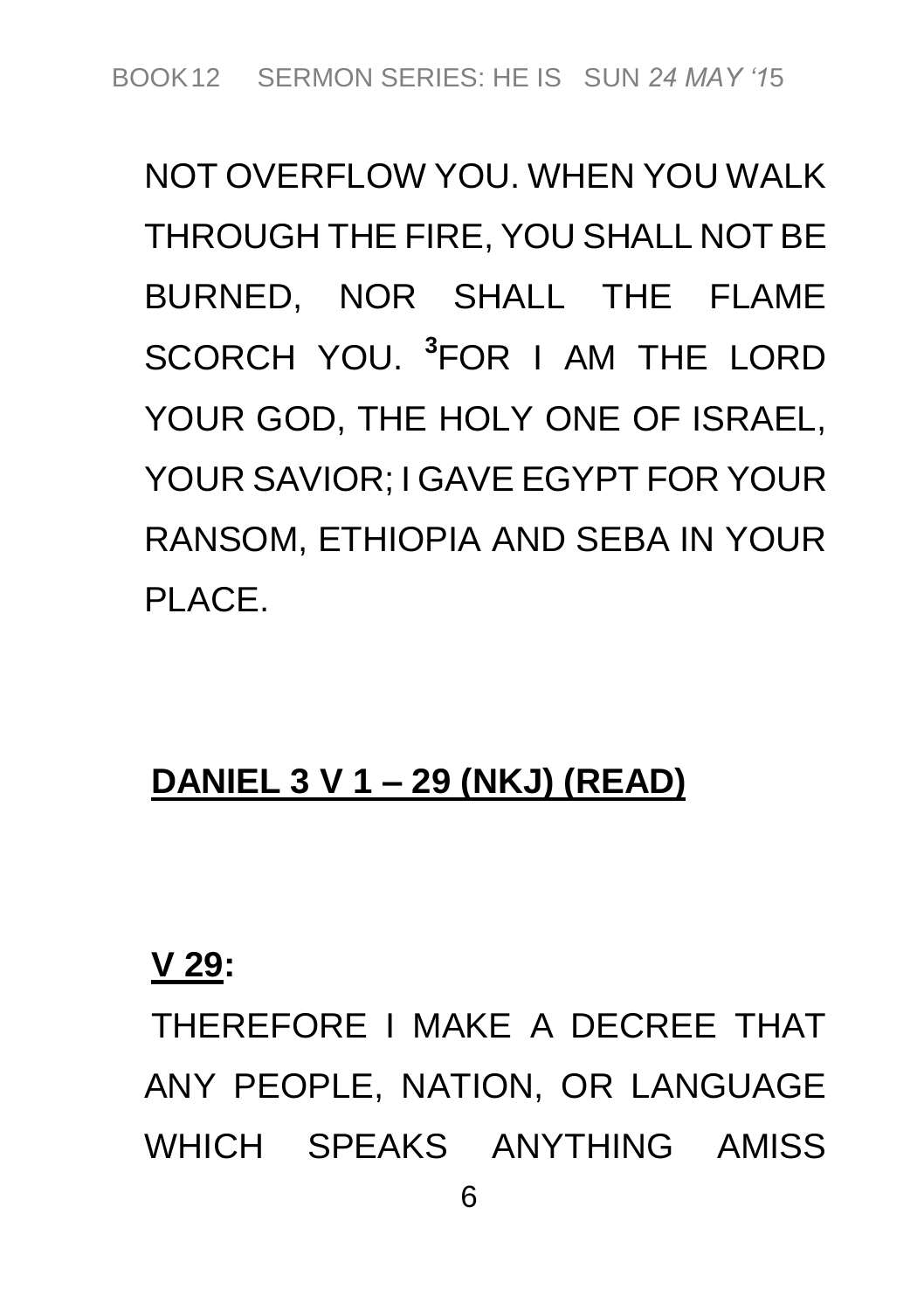# *AGAINST THE GOD OF SHADRACH, MESHACH, AND ABED-NEGO SHALL BE CUT IN PIECES, AND THEIR HOUSES SHALL BE MADE AN ASH HEAP;*  **BECAUSE THERE IS NO OTHER GOD WHO CAN DELIVER LIKE THIS."**

### **(JEHOVAH ELOHEENU)**

## *MOST WANT GOD TO DELIVER THEM FROM ANY TYPE OF FIRE*

### **SIDE-STEP IT** */* **(JUMP OVER IT)**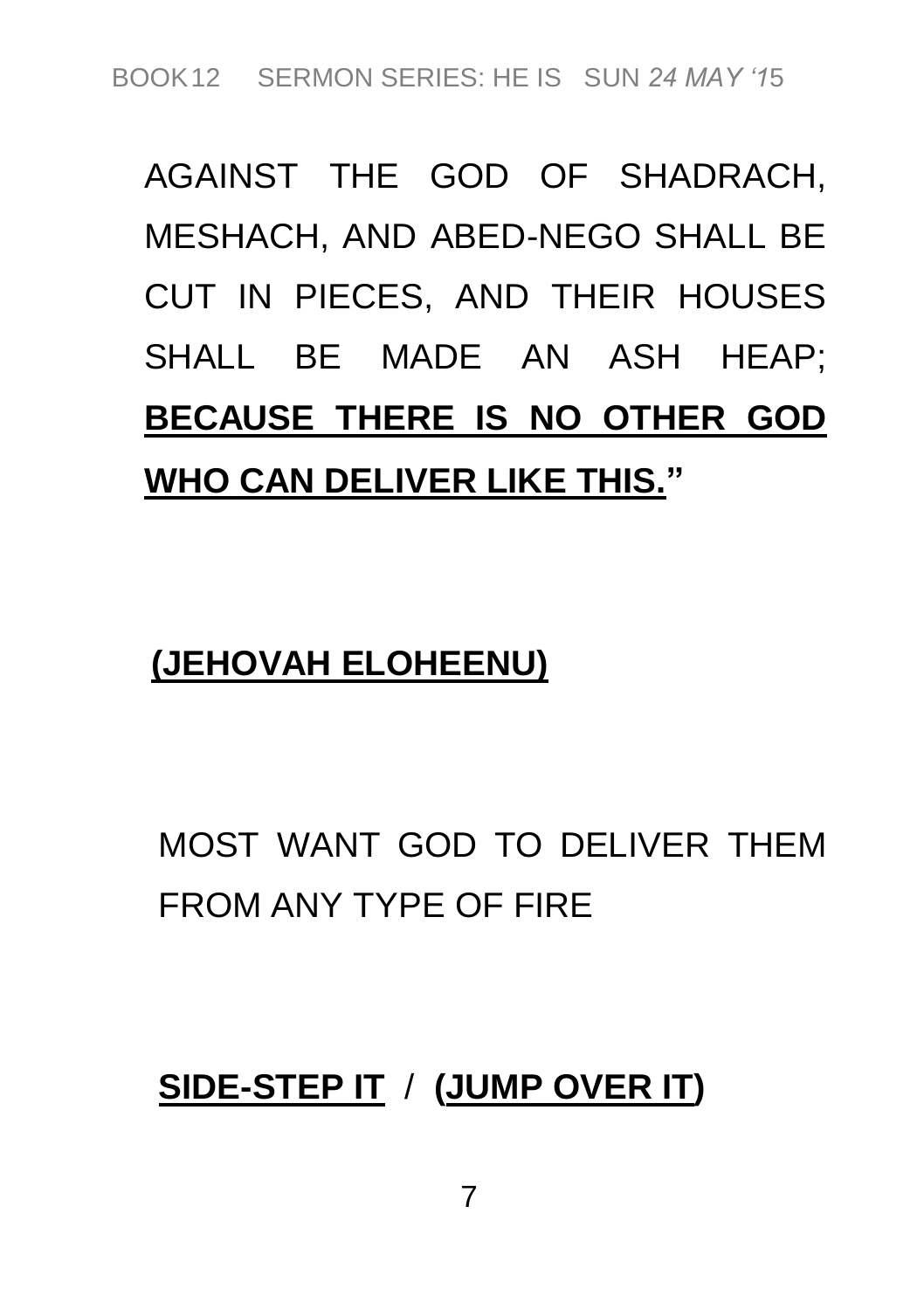*BOOK12 SERMON SERIES: HE IS SUN 24 MAY '15*

### **IGNORE IT** */ (***MAKE IT DISAPPEAR)**

### *(NO GIANTS) (DAVID NEVER IGNORED THE GIANT)*

## **\*\*DON'T LET THE FIRE OF CIRCUMSTANCES OVERWHELM YOU.**

#### **THE GOD WHO DELIVERS**

**A. GIDEON** *= WAS CALLED OF GOD TO DELIVER ISRAEL*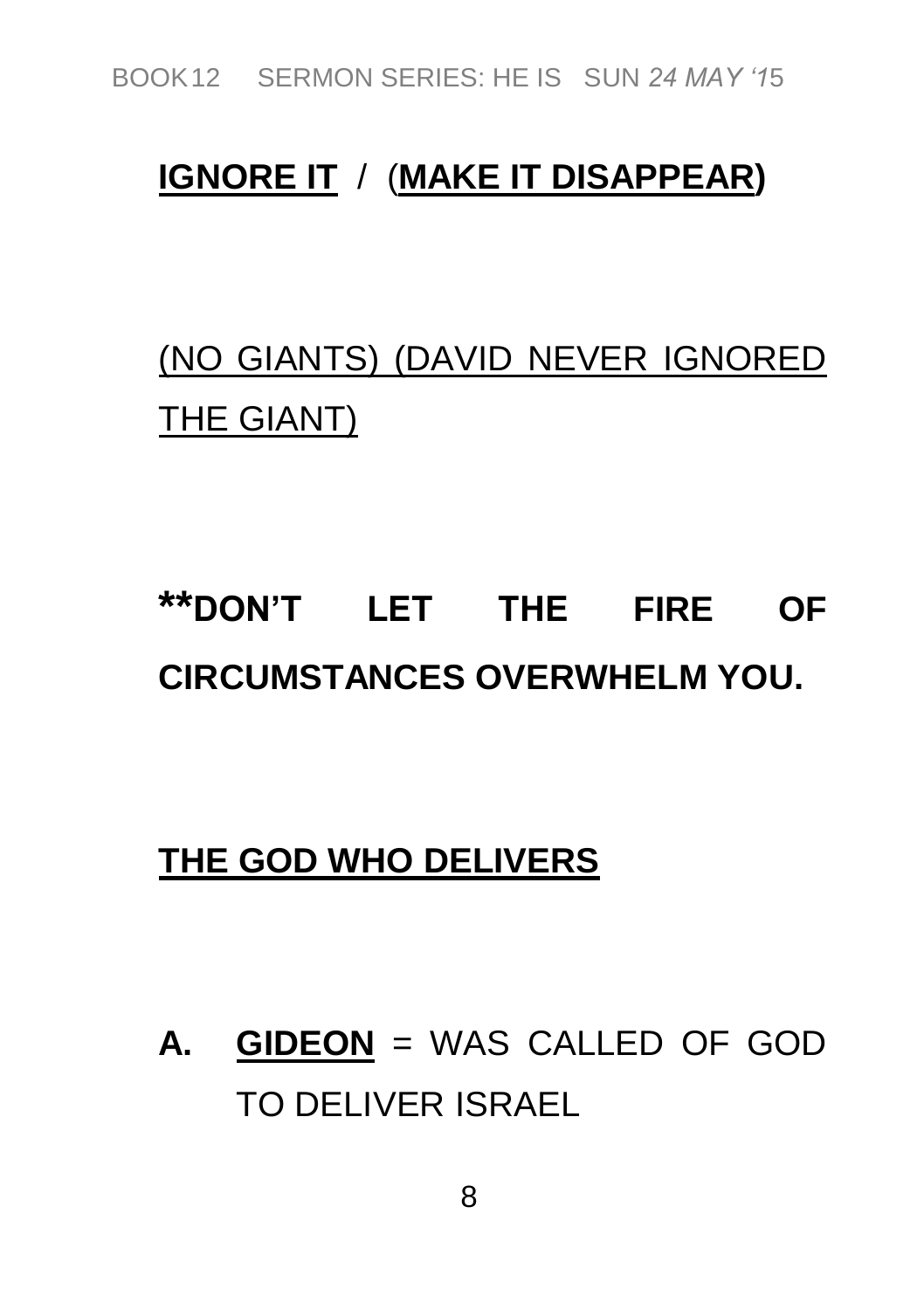#### **JUDGES 6**

### **B. SAMSON**

### **JUDGES 13 V 3 – 5 (NKJ)**

*9 AND THE ANGEL OF THE LORD APPEARED TO THE WOMAN AND SAID TO HER, "INDEED NOW, YOU ARE BARREN AND HAVE BORNE NO CHILDREN, BUT YOU SHALL CONCEIVE AND BEAR A SON.* **<sup>4</sup>** *NOW THEREFORE, PLEASE BE CAREFUL NOT TO DRINK WINE OR SIMILAR DRINK, AND NOT TO EAT ANYTHING UNCLEAN.* **<sup>5</sup>** *FOR BEHOLD, YOU SHALL CONCEIVE AND*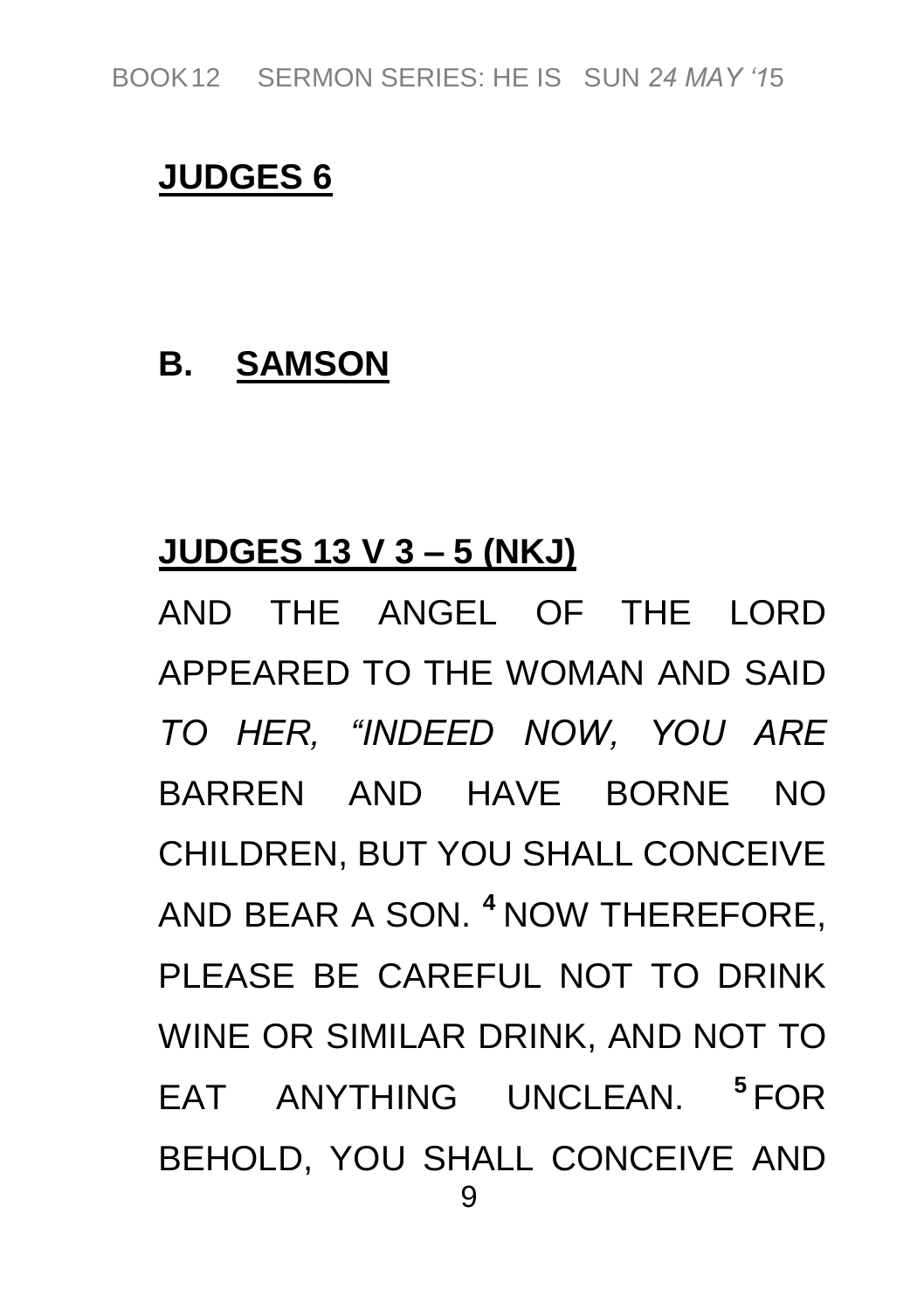*BEAR A SON. AND NO RAZOR SHALL COME UPON HIS HEAD, FOR THE CHILD SHALL BE A NAZIRITE TO GOD FROM THE WOMB; AND HE SHALL BEGIN TO DELIVER ISRAEL OUT OF THE HAND OF THE PHILISTINES."*

#### **JUDGES 13 V 8 & 9 (NKJ)**

*THEN MANOAH PRAYED TO THE LORD, AND SAID, "O MY LORD, PLEASE LET THE MAN OF GOD WHOM YOU SENT COME TO US AGAIN AND TEACH US WHAT WE SHALL DO FOR THE CHILD WHO WILL BE BORN."* **<sup>9</sup>** *AND GOD LISTENED TO THE VOICE OF MANOAH, AND THE ANGEL OF GOD CAME TO THE*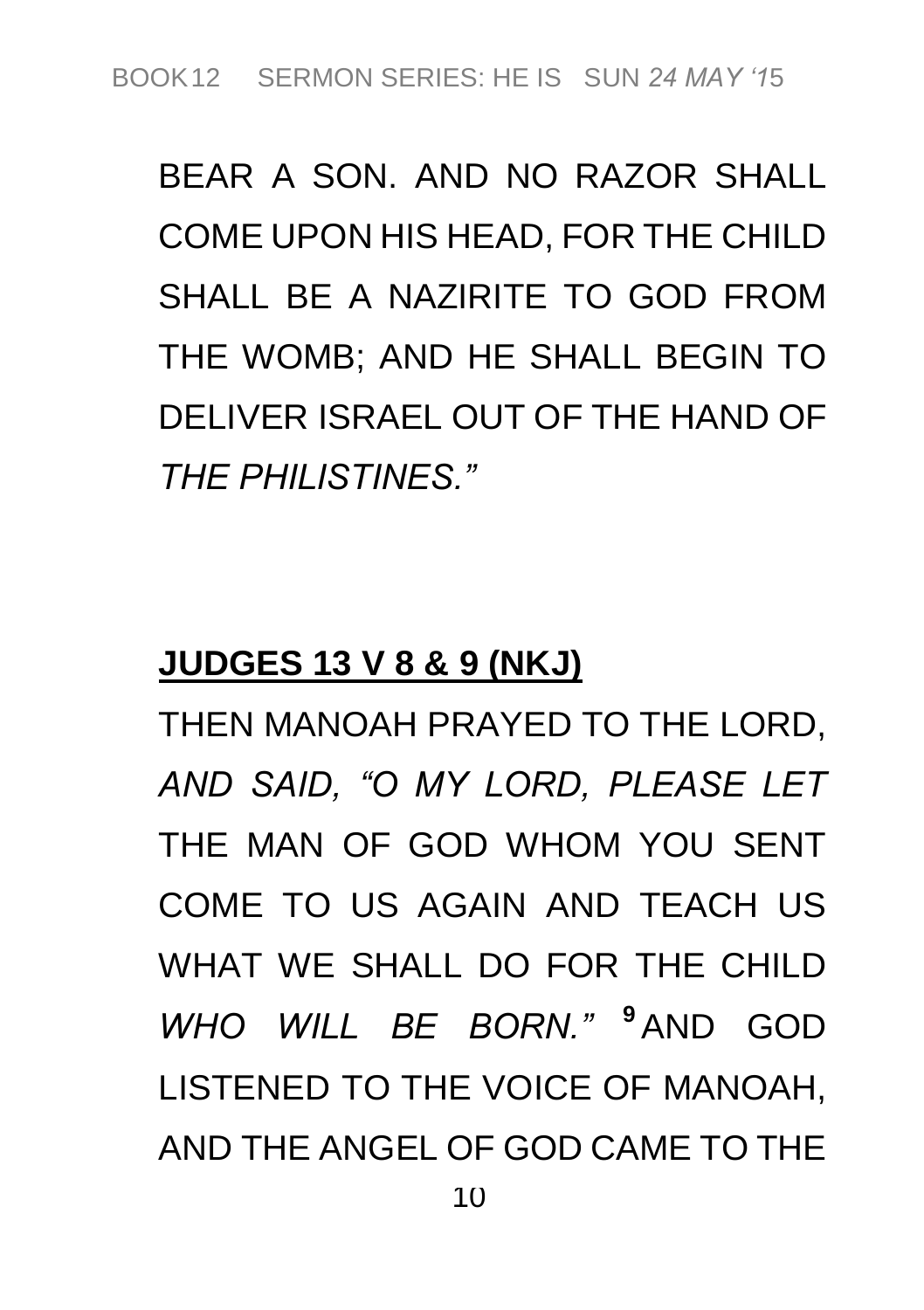## *WOMAN AGAIN AS SHE WAS SITTING IN THE FIELD; BUT MANOAH HER HUSBAND WAS NOT WITH HER.*

## **EL-ELOHE –** *THE PERSONAL GOD WHO DELIVERS ME – US*

### **ISAIAH 54 V 17 (NKJ)**

*NO WEAPON FORMED AGAINST YOU SHALL PROSPER, AND EVERY TONGUE WHICH RISES AGAINST YOU IN JUDGMENT YOU SHALL CONDEMN. THIS IS THE HERITAGE OF THE SERVANTS OF THE LORD, AND THEIR RIGHTEOUSNESS IS FROM ME," SAYS THE LORD.*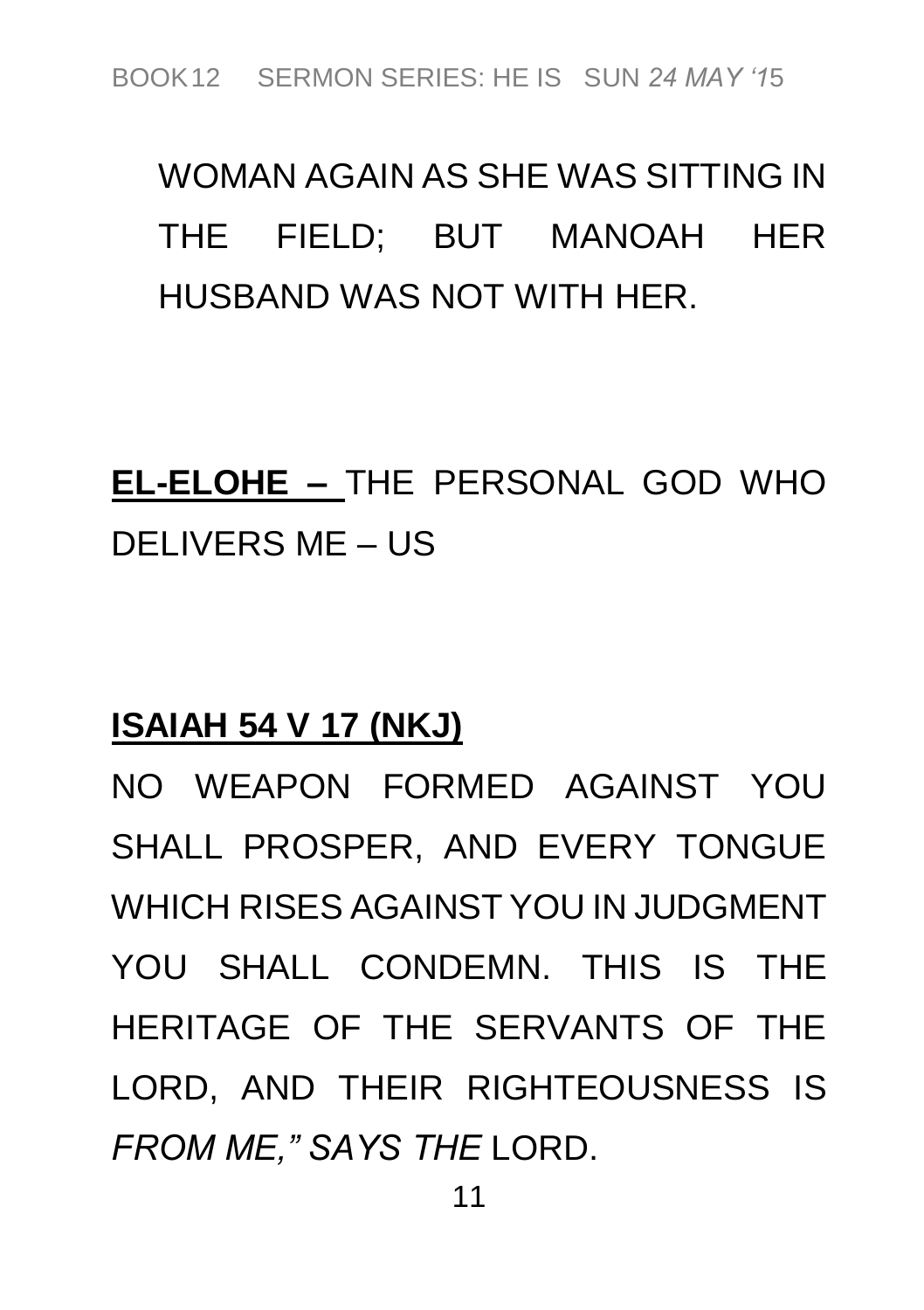### **EXODUS 33 V 13 (NKJ)**

*NOW THEREFORE, I PRAY, IF I HAVE FOUND GRACE IN YOUR SIGHT, SHOW ME NOW YOUR WAY, THAT I MAY KNOW YOU AND THAT I MAY FIND GRACE IN YOUR SIGHT. AND CONSIDER THAT THIS NATION IS YOUR PEOPLE."*

#### **PSALM 103 V 7 (NKJ)**

*HE MADE KNOWN HIS WAYS TO MOSES, HIS ACTS TO THE CHILDREN OF ISRAEL.*

### **DEUTERONOMY 5 V 24 (NKJ)**

*12 AND YOU SAID: 'SURELY THE LORD OUR*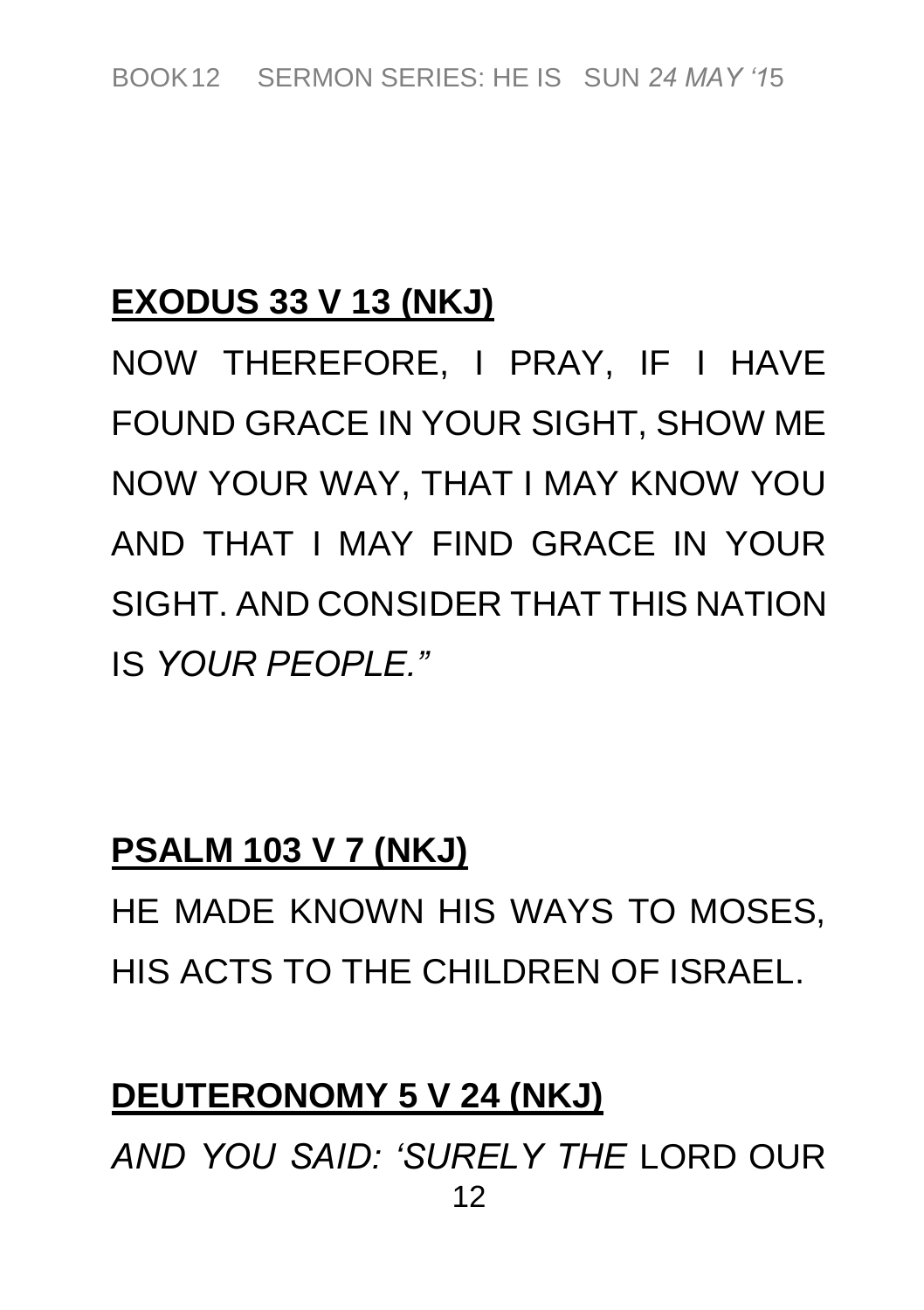## *GOD HAS SHOWN US HIS GLORY AND HIS GREATNESS, AND WE HAVE HEARD HIS VOICE FROM THE MIDST OF THE FIRE. WE HAVE SEEN THIS DAY THAT GOD SPEAKS WITH MAN; YET HE STILL LIVES.*

### **DEUTERONOMY 29 V 29 (NKJ)**

*"THE SECRET THINGS BELONG TO THE LORD OUR GOD, BUT THOSE THINGS WHICH ARE REVEALED BELONG TO US AND TO OUR CHILDREN FOREVER, THAT WE MAY DO ALL THE WORDS OF THIS LAW.*

#### **2 COR 1 V 3 & 4 (NKJ)**

*13 BLESSED BE THE GOD AND FATHER OF*